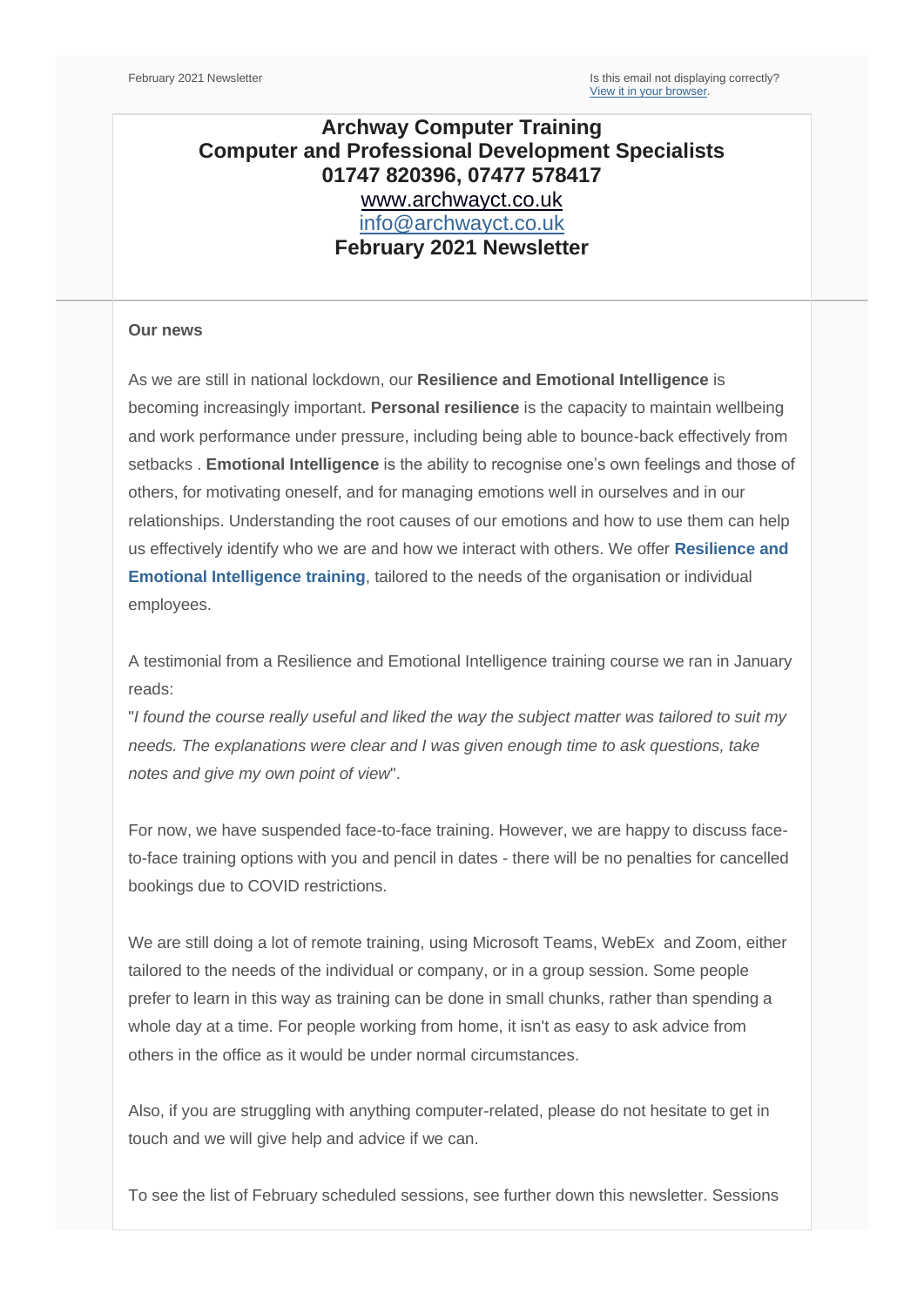are updated regularly - please see<http://www.archwayct.co.uk/online-training> for most up-todate availability - once there are 6 attendees, the session will be closed to further attendees and a new one scheduled.

## **Hints and Tips**

I have included a couple of my recent blog posts - see [http://ifonlyidknownthat.wordpress.com](http://ifonlyidknownthat.wordpress.com/) - from questions that have risen whilst training recently.

## **Microsoft PowerPoint - Changing default font**

In Microsoft Word, you can change the default font using the **Font** dialog box. In Microsoft PowerPoint however the font is governed by the Slide Master. The default font in the most recent versions of PowerPoint if you start from a blank presentation template is Calibri. This may not be the case if you use one of Microsoft's design templates.

Whatever your starting point, to change the default font, go to the **View** tab, then in the **Master Views** group, click **Slide Master**. The very first slide thumbnail on the left hand pane governs the formatting for all sides in the presentation, though individual slide layouts can also be adapted by clicking on them on the left hand side. To change the default layout generally, make sure you are clicked on the top thumbnail.

| ▲<br>Tick to edit Master 1894 (tyle)<br>ng utamanayay ag<br>÷                                                                        | Click to edit Master title style                                                                         |        |         |
|--------------------------------------------------------------------------------------------------------------------------------------|----------------------------------------------------------------------------------------------------------|--------|---------|
| Click to edit Master title style<br><b>THE EXPERIMENT SAY</b><br>Click to said Master Mile style<br>Click to roll Master title style | • Click to edit Master text styles<br>• Second level<br>• Third level<br>• Fourth level<br>• Fifth level |        |         |
| Click to sale Mader Microsoft<br>1704 For additional state and                                                                       |                                                                                                          |        |         |
| 78c<br>Tibe                                                                                                                          | 06/01/2021                                                                                               | Footer | $<$ $#$ |

Then on the **Slide Master** tab, in the **Background** group, click the **Fonts** dropdown and select your required font from there or click **Customize Fonts** from the bottom of the dropdown. Each of the options from the **Fonts** dropdown offers a Heading font and a Body font.

Alternatively, click on any of the titles or bullet levels to change that font using the **Font**  group on the **Home** tab.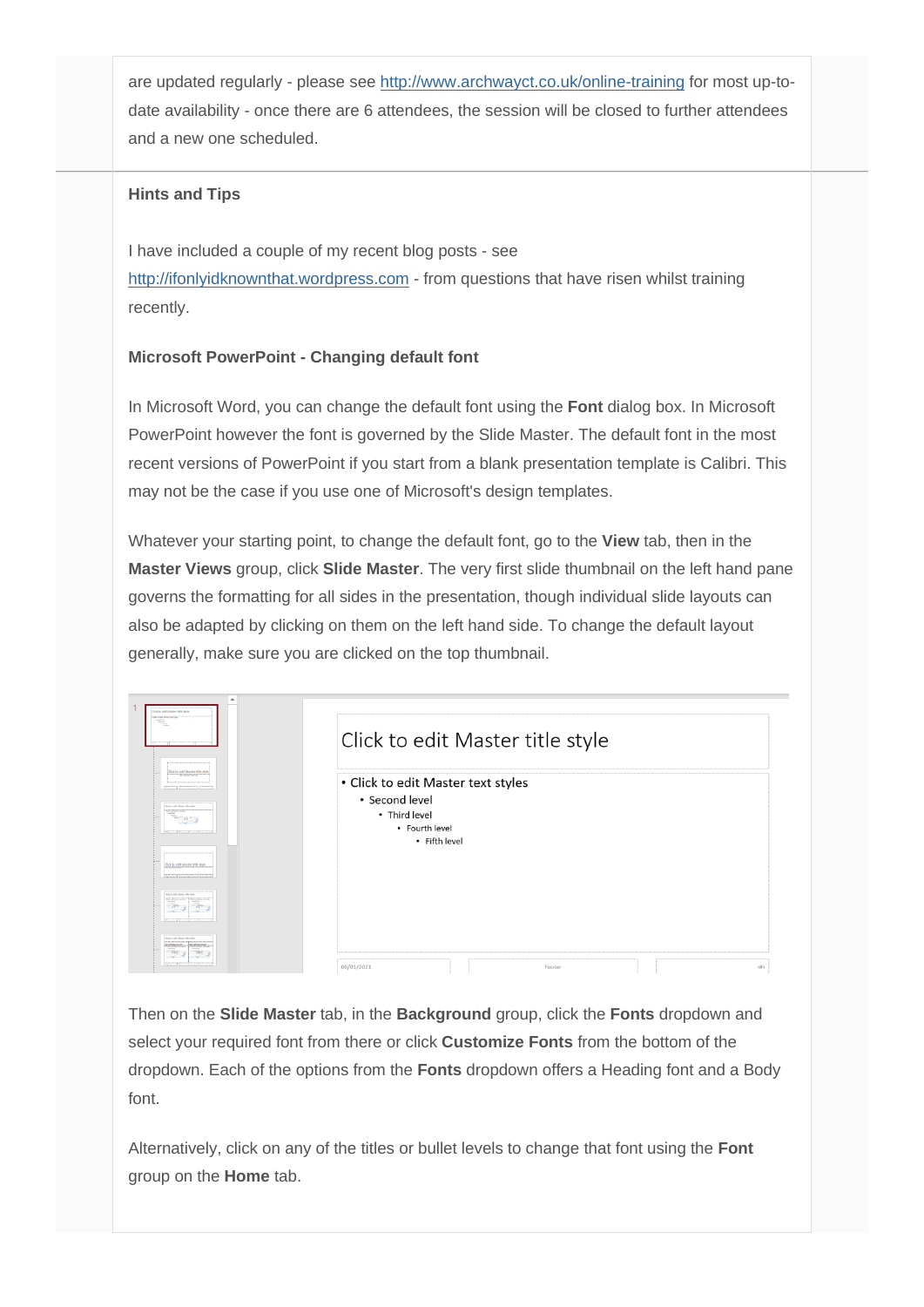Your chosen fonts will now be used throughout this particular presentation.

To make the fonts chosen available for all new presentations you need to save as a template.

To do this, click **File - Save As**, then click **Browse** so that the **Save as** dialog box is displayed. From the **Save as type** dropdown, select **PowerPoint template**. Give a suitable name for your template, then click **Save**. Unless your organisation has things set up differently the template will be saved in your **Custom Office Templates** folder.

To use the template, when you come into PowerPoint, click **New**. If you have already used the template you will see it near the top of the screen and you can click on it then click **Create** to use it. If you haven't used it before, click **Personal** and you should see it there. Again, click on it and click **Create** to start using it.

Find out more about our [Microsoft PowerPoint training](http://www.archwayct.co.uk/microsoft-office-training/microsoft-powerpoint-training) in Wiltshire, Dorset, Somerset and Hampshire.

### **Microsoft Project - using the Successors field to find missing links**

When you create a project plan not all tasks need to be linked directly to another task, but if you are going to track your project, then in theory all tasks should either be linked to the end of the phase in which they appear of to the end of the project. In a large project plan with many tasks it is often difficult to tell whether this has happened.

One way to check is to right-click on a column heading, click **Insert Column** and insert the **Successors** field. Then from the filter dropdown on the field heading, set to just show blanks - i.e. tasks which have no successors. You would expect the phases not to have successors, unless you are linking the end of one phase to the start of the next.

However look at the individual tasks which have no successors. If the completion of the project is not dependent on them fine, otherwise make a note of the tasks, clear the filter and then work out what task they are related to and create the appropriate link.

Find out more about our [Microsoft Project training](http://www.archwayct.co.uk/it-training/microsoft-project-training) in Dorset, Wiltshire. Somerset and Hampshire.

<hr size=2 width="100%" align=center>

# **Online Training Sessions**

Since some organisations no longer want face-to-face training, we are pleased to be able to announce some interactive short training sessions.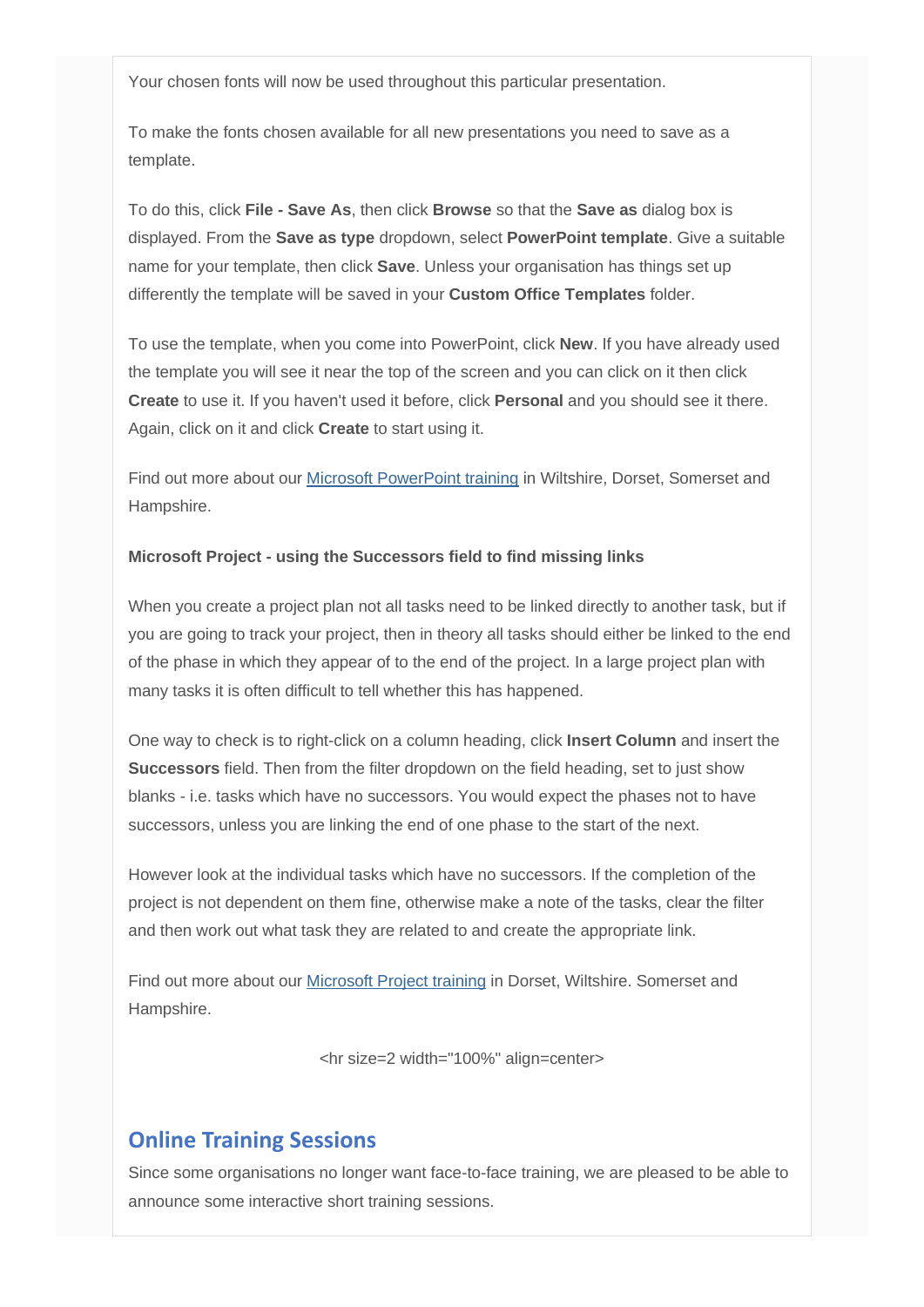Sessions will be conducted using WebEx or Zoom and will be limited to 6 people. Once a session is full, new dates will be released.

Training files and a meeting invitation will be sent out to participants in advance of the training session. Sessions are updated regularly **[here](http://www.archwayct.co.uk/online-training)**.

[email us](mailto:jdonbavand@btinternet.com?subject=Online%20training)**. To find out more details, ring on the mobile number at the top of this newsletter, or fill in our online [contact form](http://www.archwayct.co.uk/contact)**.

| <b>Date</b>                      | <b>Time</b> | <b>Session</b>                                                                                                                                     | <b>Cost</b>    |
|----------------------------------|-------------|----------------------------------------------------------------------------------------------------------------------------------------------------|----------------|
| 1st<br>February <sup>11:00</sup> | 09:30.      | <b>Crystal Reports - Formulas and Functions</b>                                                                                                    | £35 +<br>VAT   |
| 1st<br>February <sup>13:00</sup> |             | 11:30 - Microsoft Project - Consolidating Projects in a Master<br>Plan, Pooling resources across Projects                                          | $£30 +$<br>VAT |
| 1st<br>February 15:00            | $13:30 -$   | Microsoft Project - Creating a resource sheet, Assigning<br>resources to tasks                                                                     | $£30 +$<br>VAT |
| 1st<br>February <sup>16:30</sup> | $15:30 -$   | <b>Excel PivotTables</b>                                                                                                                           | $£25 +$<br>VAT |
| 2nd<br>February <sup>10:45</sup> | $09:15 -$   | <b>Crystal Reports - Charting</b>                                                                                                                  | $£35 +$<br>VAT |
| 2nd<br>February <sup>12:30</sup> | $11:30 -$   | Microsoft Project - Baselining a Project and Tracking<br>Progress                                                                                  | $£25 +$<br>VAT |
| 2nd<br>February <sup>15:00</sup> | $14:00 -$   | Time Management - Setting goals and priorities, Urgent<br>vs Important                                                                             | $£30 +$<br>VAT |
| 2nd<br>February <sup>16:30</sup> | $15:30 -$   | Microsoft Project - Adding costs to projects                                                                                                       | £25 $+$<br>VAT |
| 3rd<br>February <sup>10:30</sup> | $09:30 -$   | Word - Working with Large Documents - Heading<br>Styles, Section Breaks, Automating Tables of Contents                                             | $£25 +$<br>VAT |
| 3rd<br>February <sup>12:00</sup> | $11:00 -$   | Word - Using Word tables, general Word hints and tips                                                                                              | $£25 +$<br>VAT |
| 3rd<br>February <sup>14:30</sup> | $13:00 -$   | Introduction to OneNote                                                                                                                            | $£30 +$<br>VAT |
| 3rd<br>February <sup>16:00</sup> | $15:00 -$   | Excel - IF, Nested IF, AND, OR, SUMIF, SUMIFS,<br>COUNTIF, COUNTIFS, AVERAGEIF, IFERROR                                                            | £25 +<br>VAT   |
| 4th<br>February <sup>11:00</sup> | 09:30 -     | Crystal Reports - The Section Expert and Advanced<br>Formatting                                                                                    | $£35 +$<br>VAT |
| 4th<br>February <sup>12:30</sup> | $11:30 -$   | Outlook - Emails Rules and Alerts, Creating a Task from<br>an Email, Creating an Appointment from an Email,<br><b>Quick Parts, Email Templates</b> | £25 $+$<br>VAT |
| 4th<br>February <sup>14:30</sup> |             | 13:30 - Word - Collaborating with Others - Sharing Documents,<br>Comments, Track Changes                                                           | $E25 +$<br>VAT |
| 4th<br>February <sup>17:00</sup> | $15:00 -$   | Delegating - How to delegate effectively                                                                                                           | $£50 +$<br>VAT |
| 5th<br>February <sup>10:30</sup> | 09:30 -     | PowerPoint - Using SmartArt, Animating bulleted lists<br>and SmartArt, Using Drawing Tools, Manipulating<br><b>Pictures</b>                        | £25 +<br>VAT   |
| 5th<br>February <sup>12:00</sup> | $11:00 -$   | Outlook - Email Rules and Alerts, Creating a Task from<br>an Email, Creating an Appointment from an Email,<br><b>Quick Parts, Email Templates</b>  | $£25 +$<br>VAT |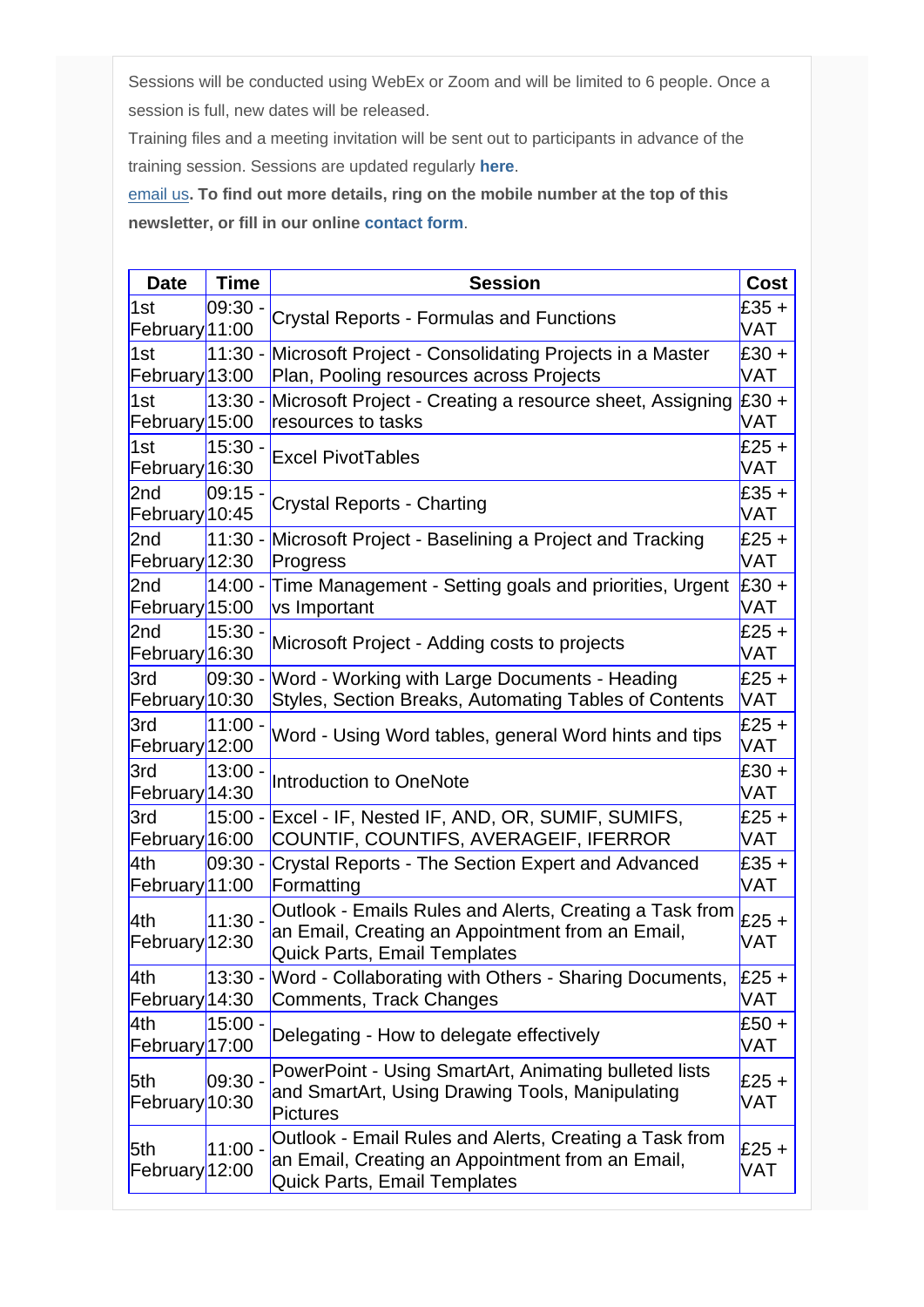| 5th<br>February <sup>14:30</sup>              | $13:30 -$  | Outlook - Calendar, Creating Recurring Appointments,<br>Making Appointments private, Using the Scheduling<br>Assistant                                  | £25 $+$<br>VAT |
|-----------------------------------------------|------------|---------------------------------------------------------------------------------------------------------------------------------------------------------|----------------|
| 5th<br>February <sup>16:30</sup>              | 15:00 -    | Microsoft Project - Working with Tasks, Creating a Gantt £30 +<br>Chart, Links, Lags and Leads                                                          | VAT            |
| 8th<br>February <sup>10:30</sup>              | $ 09:30 -$ | PowerPoint - Working with SmartArt, Animating<br><b>SmartArt and Bulleted Lists</b>                                                                     | £25 +<br>VAT   |
| 8th<br>February <sup>12:30</sup>              | 11:30 -    | Microsoft Project - Adding costs to projects                                                                                                            | £25 +<br>VAT   |
| 8th<br>February <sup>14:30</sup>              | $13:30 -$  | Excel - Review of Basic Formulas, Absolute Cell<br>References (fixed cells), % of Totals, Using Quick<br>Analysis for % of Totals and Cumulative Totals | £25 $+$<br>VAT |
| 8th<br>February <sup>16:00</sup>              | 15:00 -    | PowerPoint - Creating a new presentation, Slide<br>Layouts, Slide Views, Moving Slides                                                                  | $£25 +$<br>VAT |
| 9th<br>February <sup>11:00</sup>              | $ 09:30 -$ | Crystal Reports - Sorting Records, Filtering Record,<br><b>Grouping Records, Summary Fields</b>                                                         | £35 +<br>VAT   |
| 9th<br>February <sup>12:30</sup>              | $11:30 -$  | Using WebEx for working remotely                                                                                                                        | £25 +<br>VAT   |
| 9th<br>February <sup>15:00</sup>              | $13:30 -$  | <b>Crystal Reports - Crosstabs</b>                                                                                                                      | $E35 +$<br>VAT |
| 9th<br>February <sup>16:30</sup>              | $15:30 -$  | <b>Excel Charting</b>                                                                                                                                   | £25 $+$<br>VAT |
| 10 <sub>th</sub><br>February <sup>10:30</sup> | $ 09:30 -$ | Excel - Creating a new workbook, Basic Formatting,<br>Basic Formulas, Saving, Printing                                                                  | £25 +<br>VAT   |
| 10 <sub>th</sub><br>February <sup>12:00</sup> | $11:00 -$  | PowerPoint - Creating a new presentation, Slide<br>Layouts, Slide Views, Moving Slides                                                                  | £25 +<br>VAT   |
| 10 <sub>th</sub><br>February <sup>14:30</sup> | $13:30 -$  | <b>PowerPoint - Tables and Charts</b>                                                                                                                   | £25 $+$<br>VAT |
| 10 <sub>th</sub><br>February <sup>16:30</sup> | $15:30 -$  | Word - Collaborating with Others - Sharing Documents,<br>Comments, Track Changes                                                                        | $£25 +$<br>VAT |
| 11th<br>February <sup>10:30</sup>             | 09:30 -    | Outlook - Calendar, Creating Recurring Appointments,<br>Making appointments private, Using the Scheduling<br>Assistant                                  | £25 $+$<br>VAT |
| 11th<br>February <sup>13:00</sup>             | $11:00 -$  | Coaching Skills - the key to successful delegation                                                                                                      | $£50 +$<br>VAT |
| 11th<br>February <sup>16:00</sup>             | 14:00 -    | Communication Skills - Questioning Techniques,<br>Listening Skills, Aggressive, Defensive and Assertive<br>Behaviour                                    | $£50 +$<br>VAT |
| 12 <sub>th</sub><br>February <sup>10:30</sup> | $ 09:30 -$ | <b>Excel Pivot Tables</b>                                                                                                                               | $£25 +$<br>VAT |
| 12 <sub>th</sub><br>February <sup>12:00</sup> | 11:00.     | Microsoft Word - Using Section Breaks effectively                                                                                                       | $£25 +$<br>VAT |
| 12 <sub>th</sub><br>February <sup>14:30</sup> | 13:30 -    | Excel - Named ranges, VLOOKUP                                                                                                                           | $£25 +$<br>VAT |
| 12 <sub>th</sub><br>February <sup>16:00</sup> | $15:00 -$  | <b>Excel Charting</b>                                                                                                                                   | $£25 +$<br>VAT |
| 12 <sub>th</sub><br>February <sub>16:40</sub> | 16:00 -    | Using Zoom for Remote Working                                                                                                                           | $£15 +$<br>VAT |
| 15 <sub>th</sub><br>February <sup>10:30</sup> | $ 09:30 -$ | Word - Mailmerge                                                                                                                                        | $£25 +$<br>VAT |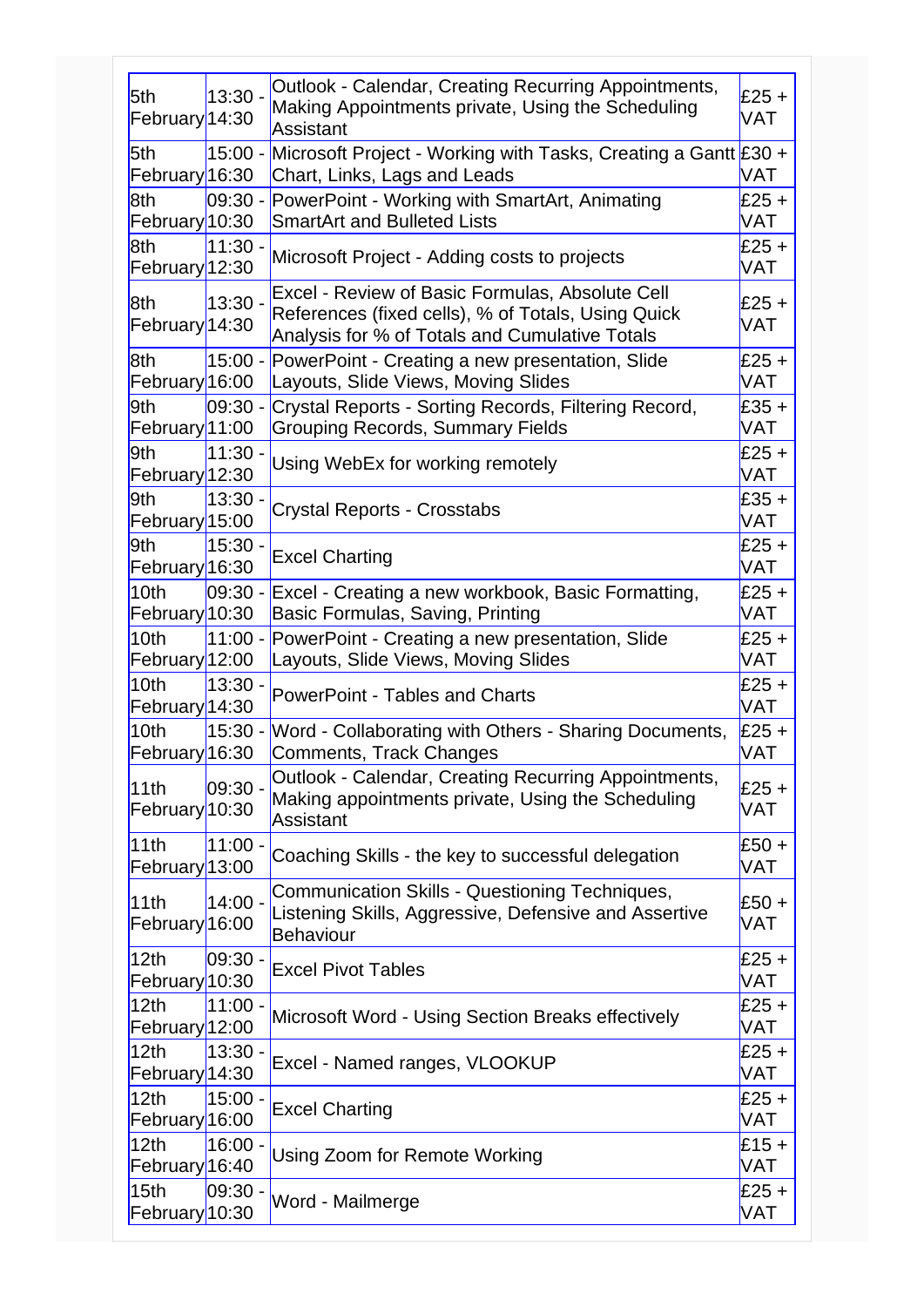| 11:00 - Microsoft Project - Creating a resource sheet, Assigning<br>15 <sub>th</sub><br>February <sup>12:30</sup><br>resources to tasks<br>Excel - Review of Basic Formulas, Absolute cell<br>$13:30 -$<br>15 <sub>th</sub><br>references (fixed cells), % of Totals, Using Quick<br>February <sup>14:30</sup><br>Analysis for % of Totals and Cumulative Totals<br>Word - Working with Pictures and Drawing Objects -<br>$15:00 -$<br>15 <sub>th</sub><br>February <sup>16:00</sup><br>Inserting, Text Wrapping, Sizing, Effects<br>$09:30 -$<br>Microsoft Project - Views, Tables, Filters, Creating<br>16th<br>February <sup>11:00</sup><br>Reports<br>$13:30 -$<br>16 <sub>th</sub><br><b>PowerPoint - Tables and Charts</b><br>February <sup>14:30</sup><br>16th<br>$15:00 -$<br>Microsoft Project - Baselining a Project and Tracking<br>February <sup>16:00</sup><br>Progress<br>17 <sub>th</sub><br>$09:30 -$<br><b>Excel - Date and Text Functions</b><br>February <sup>10:30</sup><br>$11:00 -$<br>17 <sub>th</sub><br><b>Excel - Grouping worksheets, Calculations across</b><br>February <sup>12:00</sup><br>worksheets, Data Consolidation<br>$13:30 -$<br>Excel - IF, Nested IF, AND, OR, SUMIF, SUMIFS,<br>17 <sub>th</sub><br>COUNTIF, COUNTIFS, AVERAGEIF, IFERROR<br>February <sup>15:05</sup><br>Effective Communication especially when working<br>remotely - keeping in touch with the team, organising<br>09:30 -<br>18 <sub>th</sub><br>February <sup>11:30</sup><br>regular meetings, Agenda, feedback from meeting,<br>managing meetings, etc.<br>18 <sub>th</sub><br>$13:30 -$<br><b>Using Outlook for Time Management</b><br>February <sup>14:30</sup><br>18 <sub>th</sub><br>$15:00 -$<br>Word - Mailmerge<br>February <sup>16:00</sup><br>19th<br>09:30 ·<br>Excel - Sorting, Filtering, Conditional Formatting<br>February <sup>10:30</sup> | $E30 +$<br>VAT<br>$£25 +$<br>VAT<br>$£25 +$<br><b>VAT</b><br>$£30 +$<br><b>VAT</b><br>$£25 +$<br>VAT<br>$£25 +$<br><b>VAT</b><br>$£25 +$<br><b>VAT</b><br>$£25 +$<br><b>VAT</b><br>$£30 +$<br><b>VAT</b><br>$£50 +$<br><b>VAT</b><br>$£30 +$<br>VAT |
|---------------------------------------------------------------------------------------------------------------------------------------------------------------------------------------------------------------------------------------------------------------------------------------------------------------------------------------------------------------------------------------------------------------------------------------------------------------------------------------------------------------------------------------------------------------------------------------------------------------------------------------------------------------------------------------------------------------------------------------------------------------------------------------------------------------------------------------------------------------------------------------------------------------------------------------------------------------------------------------------------------------------------------------------------------------------------------------------------------------------------------------------------------------------------------------------------------------------------------------------------------------------------------------------------------------------------------------------------------------------------------------------------------------------------------------------------------------------------------------------------------------------------------------------------------------------------------------------------------------------------------------------------------------------------------------------------------------------------------------------------------------------------------------------------------------------------------------------------------------------------|-----------------------------------------------------------------------------------------------------------------------------------------------------------------------------------------------------------------------------------------------------|
|                                                                                                                                                                                                                                                                                                                                                                                                                                                                                                                                                                                                                                                                                                                                                                                                                                                                                                                                                                                                                                                                                                                                                                                                                                                                                                                                                                                                                                                                                                                                                                                                                                                                                                                                                                                                                                                                           |                                                                                                                                                                                                                                                     |
|                                                                                                                                                                                                                                                                                                                                                                                                                                                                                                                                                                                                                                                                                                                                                                                                                                                                                                                                                                                                                                                                                                                                                                                                                                                                                                                                                                                                                                                                                                                                                                                                                                                                                                                                                                                                                                                                           |                                                                                                                                                                                                                                                     |
|                                                                                                                                                                                                                                                                                                                                                                                                                                                                                                                                                                                                                                                                                                                                                                                                                                                                                                                                                                                                                                                                                                                                                                                                                                                                                                                                                                                                                                                                                                                                                                                                                                                                                                                                                                                                                                                                           |                                                                                                                                                                                                                                                     |
|                                                                                                                                                                                                                                                                                                                                                                                                                                                                                                                                                                                                                                                                                                                                                                                                                                                                                                                                                                                                                                                                                                                                                                                                                                                                                                                                                                                                                                                                                                                                                                                                                                                                                                                                                                                                                                                                           |                                                                                                                                                                                                                                                     |
|                                                                                                                                                                                                                                                                                                                                                                                                                                                                                                                                                                                                                                                                                                                                                                                                                                                                                                                                                                                                                                                                                                                                                                                                                                                                                                                                                                                                                                                                                                                                                                                                                                                                                                                                                                                                                                                                           |                                                                                                                                                                                                                                                     |
|                                                                                                                                                                                                                                                                                                                                                                                                                                                                                                                                                                                                                                                                                                                                                                                                                                                                                                                                                                                                                                                                                                                                                                                                                                                                                                                                                                                                                                                                                                                                                                                                                                                                                                                                                                                                                                                                           |                                                                                                                                                                                                                                                     |
|                                                                                                                                                                                                                                                                                                                                                                                                                                                                                                                                                                                                                                                                                                                                                                                                                                                                                                                                                                                                                                                                                                                                                                                                                                                                                                                                                                                                                                                                                                                                                                                                                                                                                                                                                                                                                                                                           |                                                                                                                                                                                                                                                     |
|                                                                                                                                                                                                                                                                                                                                                                                                                                                                                                                                                                                                                                                                                                                                                                                                                                                                                                                                                                                                                                                                                                                                                                                                                                                                                                                                                                                                                                                                                                                                                                                                                                                                                                                                                                                                                                                                           |                                                                                                                                                                                                                                                     |
|                                                                                                                                                                                                                                                                                                                                                                                                                                                                                                                                                                                                                                                                                                                                                                                                                                                                                                                                                                                                                                                                                                                                                                                                                                                                                                                                                                                                                                                                                                                                                                                                                                                                                                                                                                                                                                                                           |                                                                                                                                                                                                                                                     |
|                                                                                                                                                                                                                                                                                                                                                                                                                                                                                                                                                                                                                                                                                                                                                                                                                                                                                                                                                                                                                                                                                                                                                                                                                                                                                                                                                                                                                                                                                                                                                                                                                                                                                                                                                                                                                                                                           |                                                                                                                                                                                                                                                     |
|                                                                                                                                                                                                                                                                                                                                                                                                                                                                                                                                                                                                                                                                                                                                                                                                                                                                                                                                                                                                                                                                                                                                                                                                                                                                                                                                                                                                                                                                                                                                                                                                                                                                                                                                                                                                                                                                           |                                                                                                                                                                                                                                                     |
|                                                                                                                                                                                                                                                                                                                                                                                                                                                                                                                                                                                                                                                                                                                                                                                                                                                                                                                                                                                                                                                                                                                                                                                                                                                                                                                                                                                                                                                                                                                                                                                                                                                                                                                                                                                                                                                                           |                                                                                                                                                                                                                                                     |
|                                                                                                                                                                                                                                                                                                                                                                                                                                                                                                                                                                                                                                                                                                                                                                                                                                                                                                                                                                                                                                                                                                                                                                                                                                                                                                                                                                                                                                                                                                                                                                                                                                                                                                                                                                                                                                                                           |                                                                                                                                                                                                                                                     |
|                                                                                                                                                                                                                                                                                                                                                                                                                                                                                                                                                                                                                                                                                                                                                                                                                                                                                                                                                                                                                                                                                                                                                                                                                                                                                                                                                                                                                                                                                                                                                                                                                                                                                                                                                                                                                                                                           |                                                                                                                                                                                                                                                     |
|                                                                                                                                                                                                                                                                                                                                                                                                                                                                                                                                                                                                                                                                                                                                                                                                                                                                                                                                                                                                                                                                                                                                                                                                                                                                                                                                                                                                                                                                                                                                                                                                                                                                                                                                                                                                                                                                           |                                                                                                                                                                                                                                                     |
|                                                                                                                                                                                                                                                                                                                                                                                                                                                                                                                                                                                                                                                                                                                                                                                                                                                                                                                                                                                                                                                                                                                                                                                                                                                                                                                                                                                                                                                                                                                                                                                                                                                                                                                                                                                                                                                                           |                                                                                                                                                                                                                                                     |
|                                                                                                                                                                                                                                                                                                                                                                                                                                                                                                                                                                                                                                                                                                                                                                                                                                                                                                                                                                                                                                                                                                                                                                                                                                                                                                                                                                                                                                                                                                                                                                                                                                                                                                                                                                                                                                                                           | $£25 +$<br><b>VAT</b>                                                                                                                                                                                                                               |
|                                                                                                                                                                                                                                                                                                                                                                                                                                                                                                                                                                                                                                                                                                                                                                                                                                                                                                                                                                                                                                                                                                                                                                                                                                                                                                                                                                                                                                                                                                                                                                                                                                                                                                                                                                                                                                                                           | $£25 +$<br><b>VAT</b>                                                                                                                                                                                                                               |
| 19th<br>11:00 - Excel - Creating a new workbook, Basic Formatting,<br>February <sup>12:00</sup><br>Basic Formulas, Saving, Printing                                                                                                                                                                                                                                                                                                                                                                                                                                                                                                                                                                                                                                                                                                                                                                                                                                                                                                                                                                                                                                                                                                                                                                                                                                                                                                                                                                                                                                                                                                                                                                                                                                                                                                                                       | $£25 +$<br><b>VAT</b>                                                                                                                                                                                                                               |
| $13:30 -$<br>19 <sub>th</sub><br>Introduction to OneNote<br>February <sup>15:00</sup>                                                                                                                                                                                                                                                                                                                                                                                                                                                                                                                                                                                                                                                                                                                                                                                                                                                                                                                                                                                                                                                                                                                                                                                                                                                                                                                                                                                                                                                                                                                                                                                                                                                                                                                                                                                     | $£30 +$<br><b>VAT</b>                                                                                                                                                                                                                               |
| PowerPoint - Using SmartArt, Animating bulleted lists<br>19 <sub>th</sub><br>$15:30 -$<br>and SmartArt, Using Drawing Tools, Manipulating<br>February <sup>16:30</sup><br><b>Pictures</b>                                                                                                                                                                                                                                                                                                                                                                                                                                                                                                                                                                                                                                                                                                                                                                                                                                                                                                                                                                                                                                                                                                                                                                                                                                                                                                                                                                                                                                                                                                                                                                                                                                                                                 | $£25 +$<br>VAT                                                                                                                                                                                                                                      |
| Time Management - Goals and Objectives, The SMART<br>$09:30 -$<br>22 <sub>nd</sub><br>approach to generating goals, Identifying Goals,<br>February <sup>10:30</sup><br>Prioritising Work, Urgent vs Important                                                                                                                                                                                                                                                                                                                                                                                                                                                                                                                                                                                                                                                                                                                                                                                                                                                                                                                                                                                                                                                                                                                                                                                                                                                                                                                                                                                                                                                                                                                                                                                                                                                             | $£30 +$<br><b>VAT</b>                                                                                                                                                                                                                               |
| 11:00.<br>22nd<br><b>Crystal Reports - Parameter Queries</b><br>February <sup>12:30</sup>                                                                                                                                                                                                                                                                                                                                                                                                                                                                                                                                                                                                                                                                                                                                                                                                                                                                                                                                                                                                                                                                                                                                                                                                                                                                                                                                                                                                                                                                                                                                                                                                                                                                                                                                                                                 | $£35 +$<br><b>VAT</b>                                                                                                                                                                                                                               |
| 22 <sub>nd</sub><br>$13:30 -$<br>Word - Working with Pictures and Drawing Objects -<br>February <sup>14:30</sup><br>Inserting, Text Wrapping, Sizing, Effects                                                                                                                                                                                                                                                                                                                                                                                                                                                                                                                                                                                                                                                                                                                                                                                                                                                                                                                                                                                                                                                                                                                                                                                                                                                                                                                                                                                                                                                                                                                                                                                                                                                                                                             | $£25 +$<br><b>VAT</b>                                                                                                                                                                                                                               |
| 22nd<br>15:00.<br>Word - Using Word tables, General Word hints and tips<br>February <sup>16:00</sup>                                                                                                                                                                                                                                                                                                                                                                                                                                                                                                                                                                                                                                                                                                                                                                                                                                                                                                                                                                                                                                                                                                                                                                                                                                                                                                                                                                                                                                                                                                                                                                                                                                                                                                                                                                      | $£25 +$<br><b>VAT</b>                                                                                                                                                                                                                               |
| $09:30 -$<br>23rd<br>Excel - Sorting, Filtering, Conditional Formatting<br>February <sup>10:30</sup>                                                                                                                                                                                                                                                                                                                                                                                                                                                                                                                                                                                                                                                                                                                                                                                                                                                                                                                                                                                                                                                                                                                                                                                                                                                                                                                                                                                                                                                                                                                                                                                                                                                                                                                                                                      | $£25 +$<br>VAT                                                                                                                                                                                                                                      |
| 23rd<br>11:00.<br>$£50 +$<br><b>Team Building and Motivation</b><br>February <sup>13:00</sup><br><b>VAT</b>                                                                                                                                                                                                                                                                                                                                                                                                                                                                                                                                                                                                                                                                                                                                                                                                                                                                                                                                                                                                                                                                                                                                                                                                                                                                                                                                                                                                                                                                                                                                                                                                                                                                                                                                                               |                                                                                                                                                                                                                                                     |